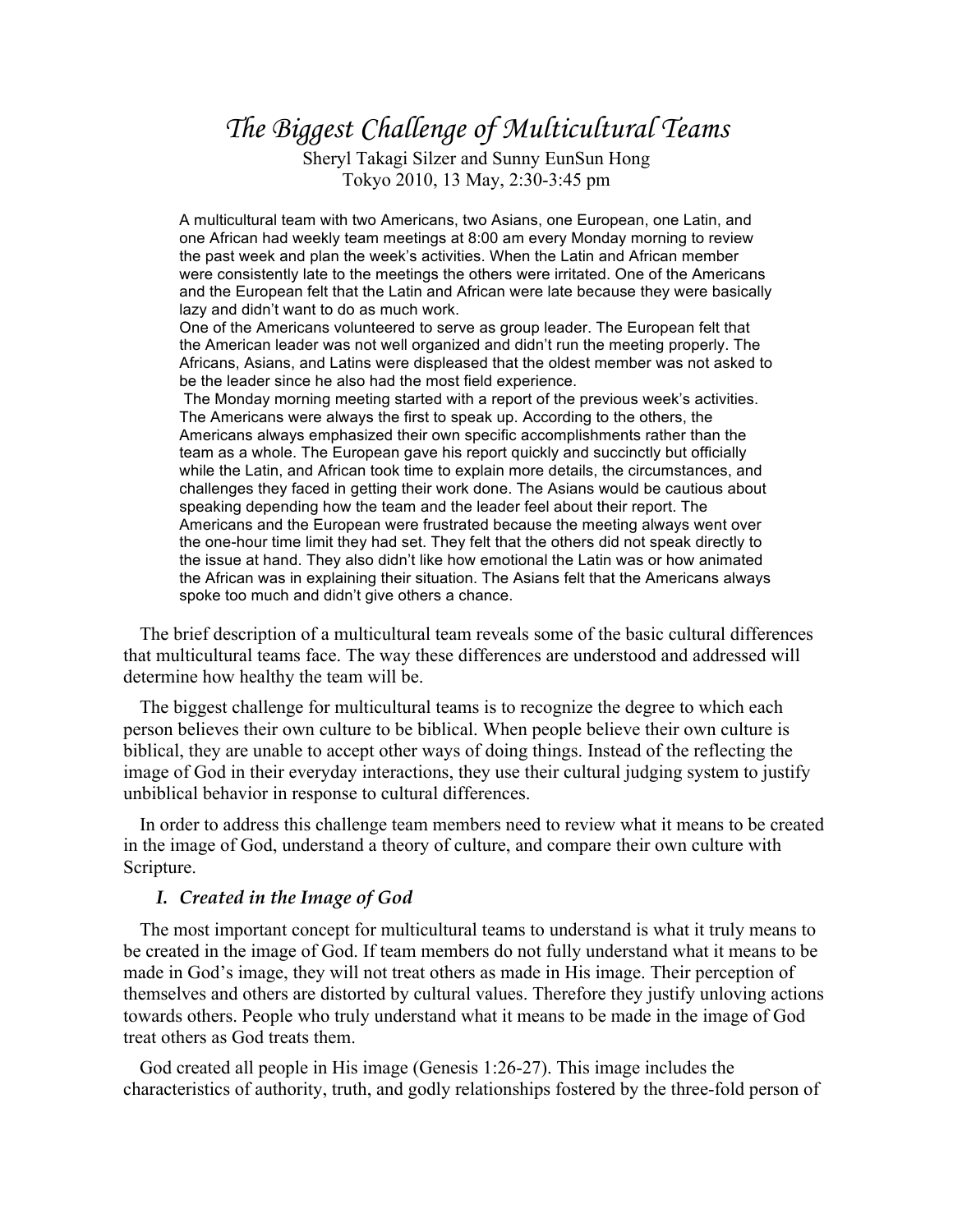God the father, God the Son, and God the Holy Spirit. Humans in turn have utilized their capacity to create culture, although each culture shows signs of being affected by the Fall. At the end of time the scene before the throne (Revelation 7:9) reveals that the image of God will be visible through different ethnicities, languages, and nationalities. Therefore each culture has the potential to reflect the image of God.

The image of God has been viewed as the human capacity to make decisions (substantive), the responsibility to take care of creation (functional), and the ability to love one another in community (relational).<sup>1</sup> These three views can be equated with the characteristics of God.

Due to the Fall, the image of God is no longer perfect. It is now distorted by cultural ways of making decisions based on cultural truth and guided by human centeredness. However, God desires His image to be restored according to the standard of His Son (Romans 8:29).

## *II. A Theory of Culture*

 $\overline{a}$ 

In order to understand how different cultural values distort the image of God, we briefly describe a theory of culture developed by Mary Douglas, a British social anthropologist. She called it the Grid and Group cultural theory 2 . However, we've found that the terms "Structure" and "Community" are more understandable.

Douglas studied a variety of cultures around the world, from very industrialized nations to agricultural based societies. She found that there were two main recurring themes differences and similarities or Structure and Community (See Figure 2). Structure refers to differences such as age, gender, and class that shape behavior. Community refers to similarities that reinforce group belonging and identity. These two dimensions form four different types or cultural ideals:  $A=$  Individuating (Weak Structure, Weak Community),  $B=$ Subjugating (Strong Structure, Weak Community), C=Hierarching (Strong Structure, Strong Community), and D=Equalizing (Weak Structure, Strong Community). The preference for a particular cultural type reinforces a cultural bias against the other types which shows itself in one's cultural judging system. That is, what people say and do to justify their beliefs when things don't go their way.

Douglas views the four cultural types as part of a whole; thus, understanding one of the types helps in understanding the other types. A person from a Weak Structure, Weak Community society such as the United States will gain insights into Asian cultures that have Strong Structure, Strong Community ideals by understanding this theory and vice versa.

Understanding one's own cultural type is necessary before one can understand other types. A number of exercises can help individuals understand their cultural type. The next step is to realize how they have mistaken their culture for Biblical truth.

<sup>&</sup>lt;sup>1</sup> "Theology of Human Nature." In Christian Perspectives on Being Human. Grand Rapids, MI: Baker Books, pgs. 22-23.

<sup>2</sup> Douglas, Mary T. "Cultural Bias." In *In the Active Voice*. London: Routledge, 1982, 183-254.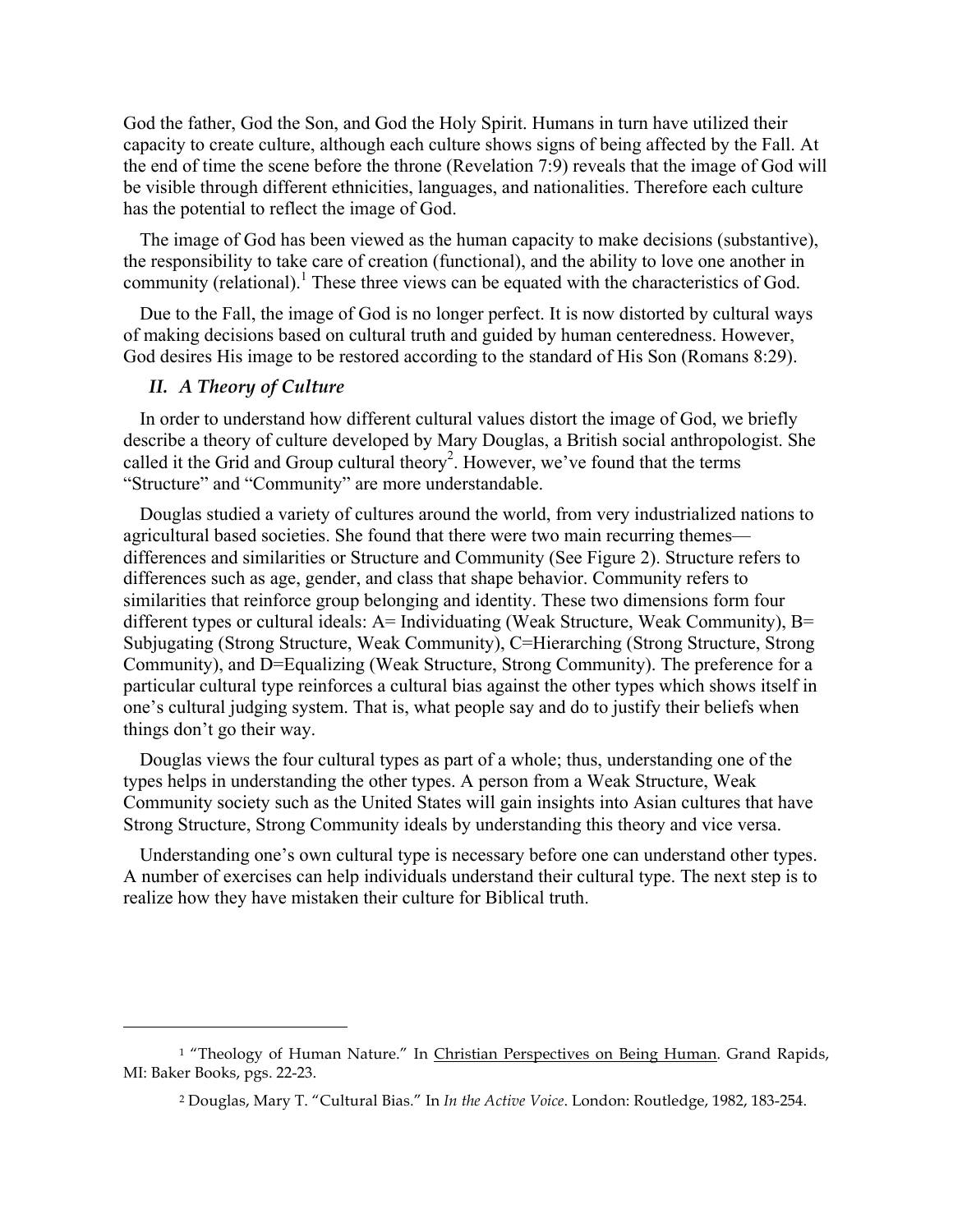

Figure 2: Structure and Community

## *III. Comparing One's Culture with Scripture*

The best way to discover whether you believe your way of doing things is cultural or biblical is to examine your emotional responses and behavior when things don't go as you planned. Do you demonstrate the fruit of the Spirit (Galatians 5:22-23) in your responses to cultural differences? That is, would your multicultural team meetings be characterized by love, joy, peace, longsuffering, gentleness, meekness, and self-control? Or are they characterized by "hatred, discord, jealousy, fits of rage, selfish ambition, dissensions, factions, and envy" (Galatians 5:20-21).

Do you seek to justify your negative actions? If so, that is your cultural judging system at work. People make decisions based on what they believe is right and justify their negative responses because they hold strongly to their beliefs. However, if their response to cultural differences do not demonstrate the fruit of the Spirit or the body of Christ, they are holding strongly to their own cultural beliefs rather than to biblical truth.

In order to have healthy multicultural teamwork, each team member needs to understand what it means to be created in the image of God, understand their own cultural background,